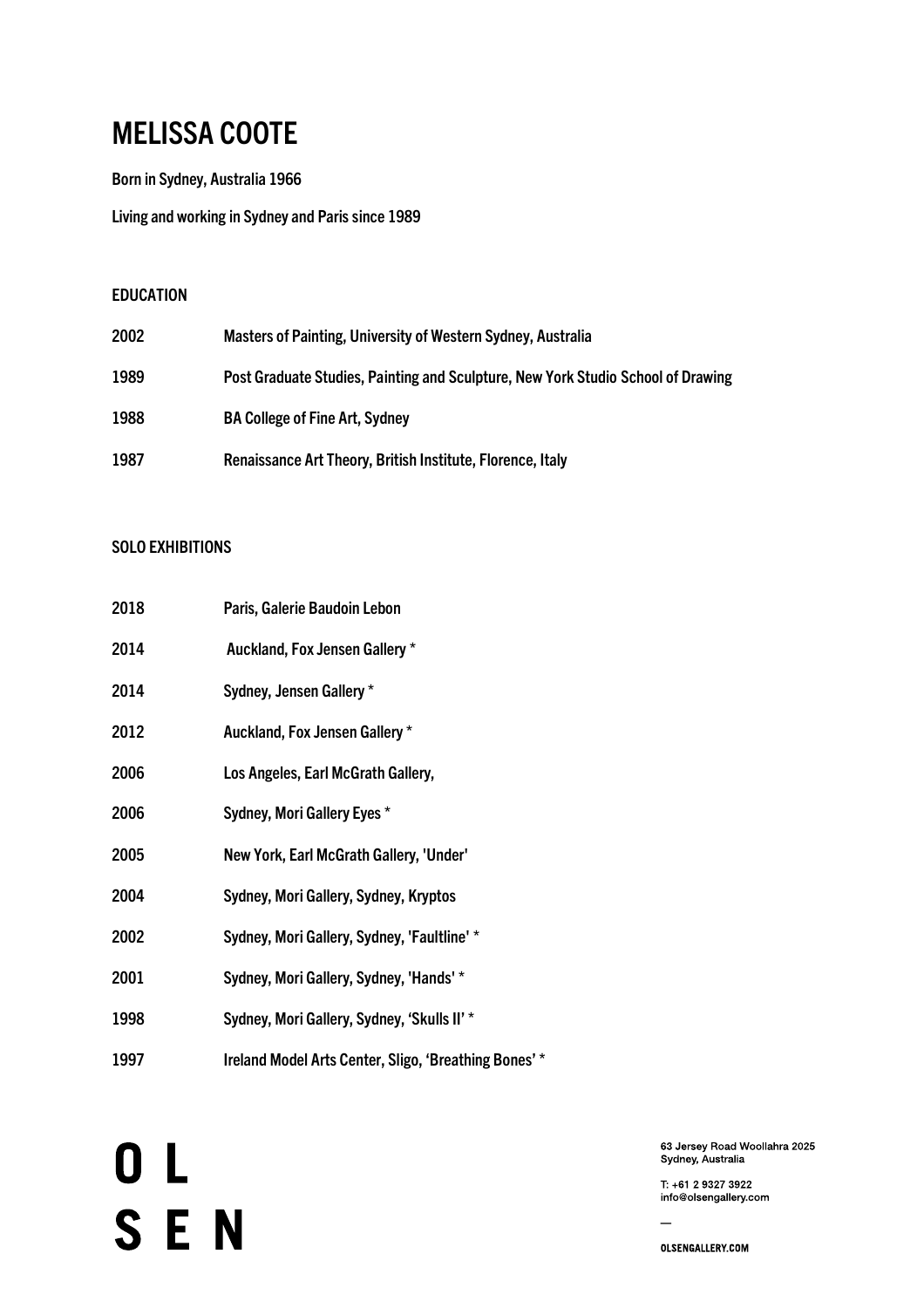| 1997 | Ireland Limerick City Gallery, 'Breathing Bones'               |
|------|----------------------------------------------------------------|
| 1997 | <b>Ireland Limerick City Gallery</b>                           |
| 1996 | Sydney, Mori Gallery, Sydney 'Skulls I' *                      |
| 1995 | Paris, Galerie Perquis, Paris, 'Tetes' *                       |
| 1991 | Paris, Galerie Cannibal Peirce, St Denis, 'La muse d'Embeiria' |
| 1990 | NY, New York Studio School Gallery, NYC, 'Self Portraits'      |

### **GROUP EXHIBITIONS**

| 2020. | New York, Olsen Gruin, Winter Group Show                                                                                                       |
|-------|------------------------------------------------------------------------------------------------------------------------------------------------|
| 2019. | New York Earl McGrath collection exhibition                                                                                                    |
| 2017  | <b>Ravenswood Women's Art Prize finalist</b>                                                                                                   |
| 2017  | <b>Earl McGrath Foundation LA</b>                                                                                                              |
| 2016  | <b>Auckland, Fox Jensen</b>                                                                                                                    |
| 2016  | <b>Sydney, Jensen Gallery</b>                                                                                                                  |
| 2016  | Art For Refugees, Black Lotus Studios                                                                                                          |
| 2015  | <b>Woollahra Small Sculpture Prize</b>                                                                                                         |
| 2014  | <b>Auckland, Fox Jensen</b>                                                                                                                    |
| 2013  | Auckland, Fox Jensen, 'The Truth that Lies Tell'                                                                                               |
| 2011  | Sydney, Jensen Gallery, 'The Estrangement of Judgement'                                                                                        |
| 2007  | Paris, Galerie Baudoin Lebon, with Susan Norrie and Joan Grounds                                                                               |
| 2006  | LA, Earl McGrath Gallery, Spring Show<br>Sydney, Mori Gallery, 'Placards'                                                                      |
| 2005  | Sydney, Artists Projects, Bill Wright, 'Bleak Epiphanies'<br>Sydney, Sir Herman Black Gallery, Blake Prize<br>Sydney, Mori Gallery, fundraiser |

OL<br>SEN

63 Jersey Road Woollahra 2025<br>Sydney, Australia

T: +61 2 9327 3922 info@olsengallery.com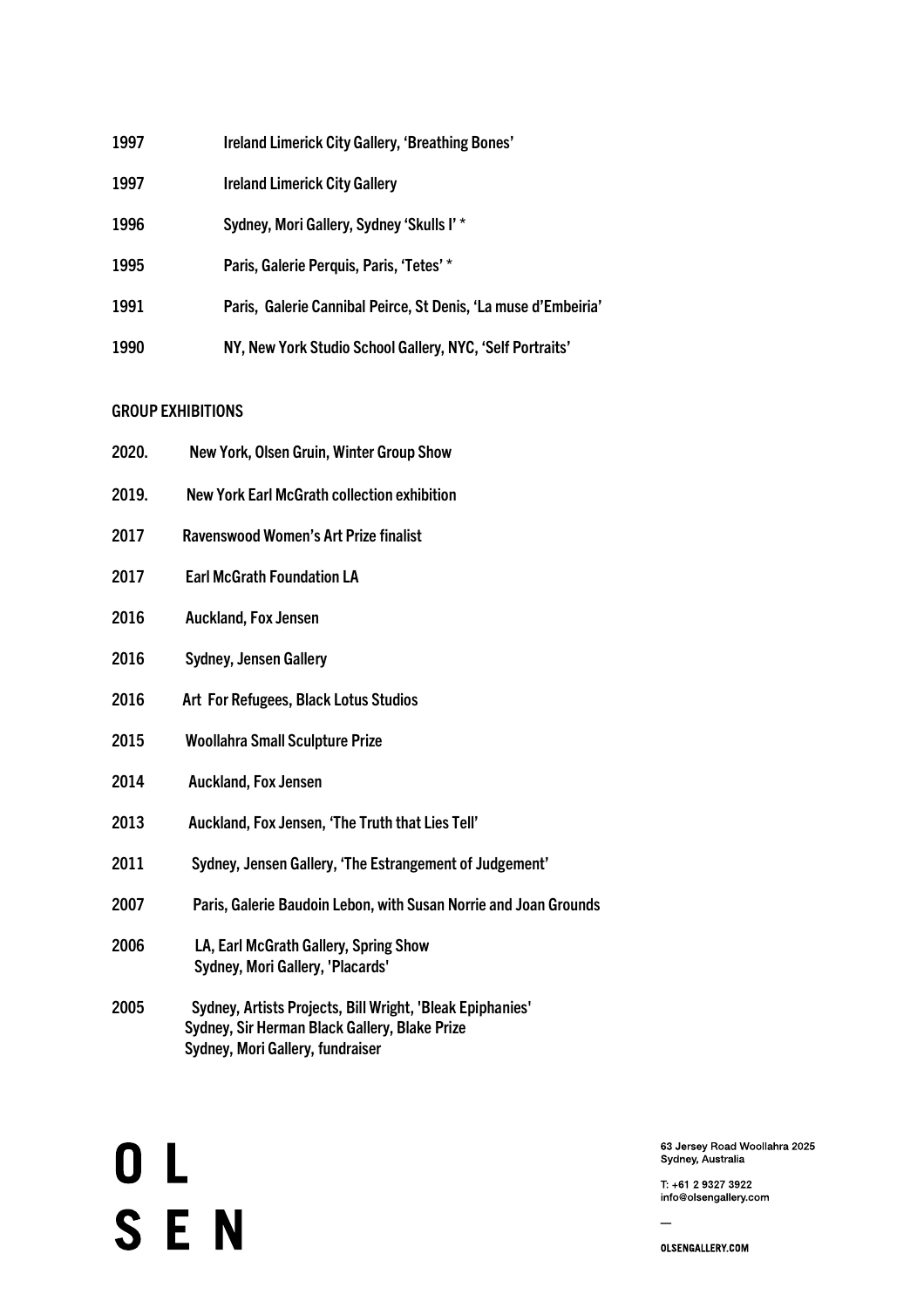| 2004 | Paris, Galerie Baudoin Lebon, Paris<br>NY, McGrath Gallery                                                                                                                                                                |
|------|---------------------------------------------------------------------------------------------------------------------------------------------------------------------------------------------------------------------------|
| 2003 | Sydney, Mori Gallery, 'Barking Up the Wrong Tree', Sydney<br>Sydney, Mosman Art Prize, Sydney<br>Sydney, 'Arabesque', Mori Gallery, Sydney                                                                                |
| 2001 | Dublin, Harte, 'Muses'<br><b>Sydney, Mori Gallery</b>                                                                                                                                                                     |
| 2000 | Paris, Fondation Coprim, 'Ateliers au Feminin'                                                                                                                                                                            |
| 1999 | Ireland, Private Showing, Dublin<br>Paris, Galerie sur Cour,<br>Paris, group exhibition for tenth anniversary of gal. with Emmanualle Renard & Gustave de Stalle                                                          |
| 1998 | Ireland EV'A 98, Limerick Limerick Exhibition of Visual Art 9, Irish Biennale, curated and invited<br>by Paul O'Reilly *                                                                                                  |
| 1997 | Miami, Gallery Douyon, Florida, Group exhibition with French artist Vincente Imentel                                                                                                                                      |
| 1996 | Paris Salon de Montrouge, Montrouge selected competition and exhibition<br>Paris Galerie sur Cour, Paris                                                                                                                  |
| 1995 | Paris Contemporaines 95 Quai Branly, Paris, curated by Jette With                                                                                                                                                         |
| 1994 | Paris Auction Drouot-Montaigne, Paris, 'Decouvertes et Creatures', selection of young<br>contemporary French artists<br>Ireland Limerick City Gallery, Limerick, collaborative show with Australian artist Marion Borgelt |
| 1993 | Ireland 'Boyle Arts Festival, Resonance through Time and Space', group exhibition, curated by<br><b>Brigid Harte</b>                                                                                                      |
| 1993 | Sydney, Art Gallery of NSW, 'Sulman Prize Selection', Sydney                                                                                                                                                              |
| 1993 | Paris, Grand Palais, 'Contemporaines'                                                                                                                                                                                     |
| 1993 | Paris, Grand Palais, Paris, 'Jeune Peintures-Collection for AIDS', fundraising exhibition                                                                                                                                 |
| 1992 | Paris, Grand Palais, Paris, 'Jeune Peinture 92' international selection of young artists                                                                                                                                  |
| 1992 | Paris, 'Jeune Peinture 20/20' travelling exhibition Poland, Czech Republic, Africa, selection of<br>works from Jeune Pienture 92                                                                                          |
| 1991 | Paris, Galerie Cannibal Peirce, St Denis, 'Pensée de l'art' (Thoughts from Art), group exhibition<br>of French Artists                                                                                                    |

OL<br>SEN

63 Jersey Road Woollahra 2025<br>Sydney, Australia

T: +61 2 9327 3922 info@olsengallery.com